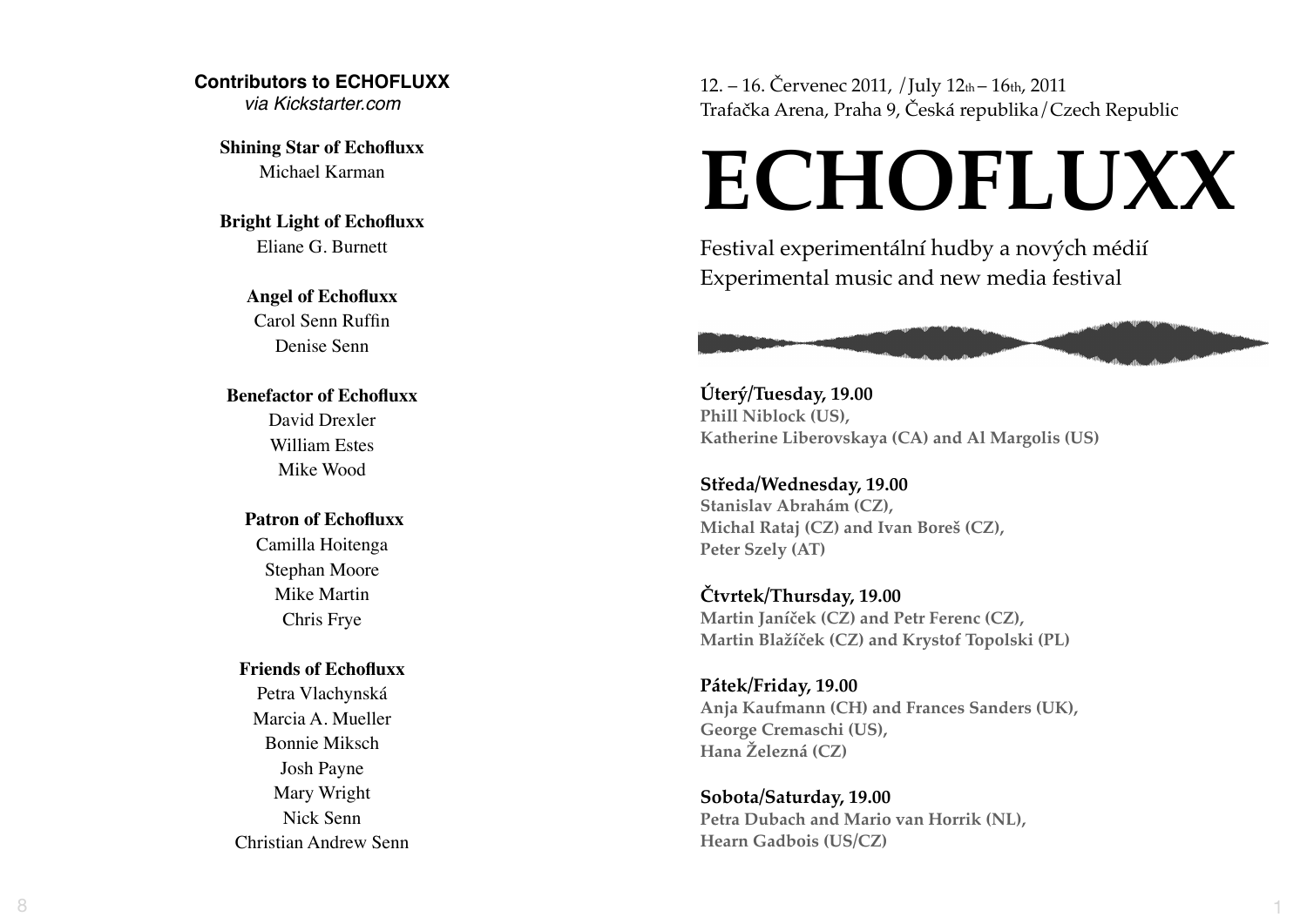#### **BIOGRAPHIES**

**Phill Niblock** (US) is a New York-based minimalist composer and multi-media musician and director of Experimental Intermedia, a foundation born in the flames of 1968's barricade-hopping. He has been a maverick presence on the fringes of the avant garde ever since. In the history books Niblock is the forgotten Minimalist. That's as maybe: no one ever said the history books were infallible anyway. His influence has had more impact on younger composers such as Susan Stenger, Lois V Vierk, David First, and Glenn Branca. He's even worked with Sonic Youth's Thurston Moore and Lee Renaldo on "Guitar two, for four" which is actually for five guitarists. This is Minimalism in the classic sense of the word, if that makes sense. Niblock constructs big 24-track digitally-processed monolithic microtonal drones. The result is sound without melody or rhythm. Movement is slow, geologically slow. Changes are almost imperceptible, and his music has a tendency of creeping up on you. The vocal pieces are like some of Ligeti's choral works, but a little more phased. And this isn't choral work. "A Y U (as yet untitled)" is sampled from just one voice, the baritone Thomas Buckner. The results are pitch shifted and processed intense drones, one live and one studio edited. Unlike Ligeti, this isn't just for voice or hurdy gurdy. Like Stockhausen's electronic pieces, Musique Concrete, or even Fripp and Eno's No Pussyfooting, the role of the producer/composer in "Hurdy Hurry" and "A Y U" is just as important as the role of the performer. He says: "What I am doing with my music is to produce something without rhythm or melody, by using many microtones that cause movements very, very slowly." The stills in the booklet are from slides taken in China, while Niblock was making films which are painstaking studies of manual labour, giving a poetic dignity to sheer gruelling slog of fishermen at work, riceplanters, log-splitters, water-hole dredgers and other back-breaking toilers. Since 1968 Phill has also put on over 1000 concerts in his loft space, including Ryoji Ikeda, Zbigniew Karkowski, Jim O'Rourke.

**Katherine Liberovskaya** (CA) is a video and media artist based in Montreal, Canada, and New York City. She has been working predominantly in experimental video since the late eighties. Over the years, she has produced many single-channel videos, video installation works and video performances which have been presented at a wide variety of artistic venues and events around the world. As of recent years her work - in single-channel and installation video as well as performance - mainly revolves around collaborations with new music composers/sound artists, notably Phill Niblock, Al Margolis/If, Bwana, Hitoshi Kojo, Zanana, Anne Wellmer, David First and David Watson.

**Petra Dubach & Mario van Horrik** (NL) have been working together artistically since 1994. The starting point for their work is the idea that movement and sound are identical and without movement (vibration) nothing can be heard. This idea is worked in every thinkable form: installations, works in progress on location, performances, concerts, etc. Because of the temporary character of the media sound and movement, their works, up to now, have always been presented during a limited period of time. So there are no objects for sale. Besides using the media movement, sound and image, they also have an interest in using new media and technology, that are often invented especially for our projects.

**Hearn Gadbois** (US/CZ) is a professional pecussionist, teacher and composer with 35 year experience in New York, Japan, Europa and Asia. His mastery in techniques of goblet drums combined with foot percussions brought him interesting collaborations with many different artists (Yoko Ono, Patti Smith Meredith Monk, Susan Deyhim, Gabrielle Roth, the Khan family) and dance companies all over the world. He designes and hand carves his instruments. In Czech Republic he is collaborating with Pavel Fajt, Vladimir Vaclavek, Shahab Tolouie and Rena Milgrom. His teaching method and art is sought at Prague HAMU and International percussionist sympozium Trstenice. In 2002 he released his solo album "Joinery" and Instructional CD for School of rhythm.

### **SUPPORT**

Echofluxx is supported by: Trafačka, Kytari.cz, CAS/FAMU, HAMU, the C. van Renessefund/ F. van Walsumfund, and the Visegrad Fund. Money was also raised via Kickstarter.com.

Special thanks to Erik Rosensveig and Michal Rataj for their essential in-kind support.

### **PRODUCTION**

Echofluxx was produced by Efemera of Prague, Dan Senn and Anja Kaufmann (Co-Directors), Stanislav Abrahám (Technical Director), Ryan O'Rourke, (Technical Assistant).

## Efemera-Ephemera.org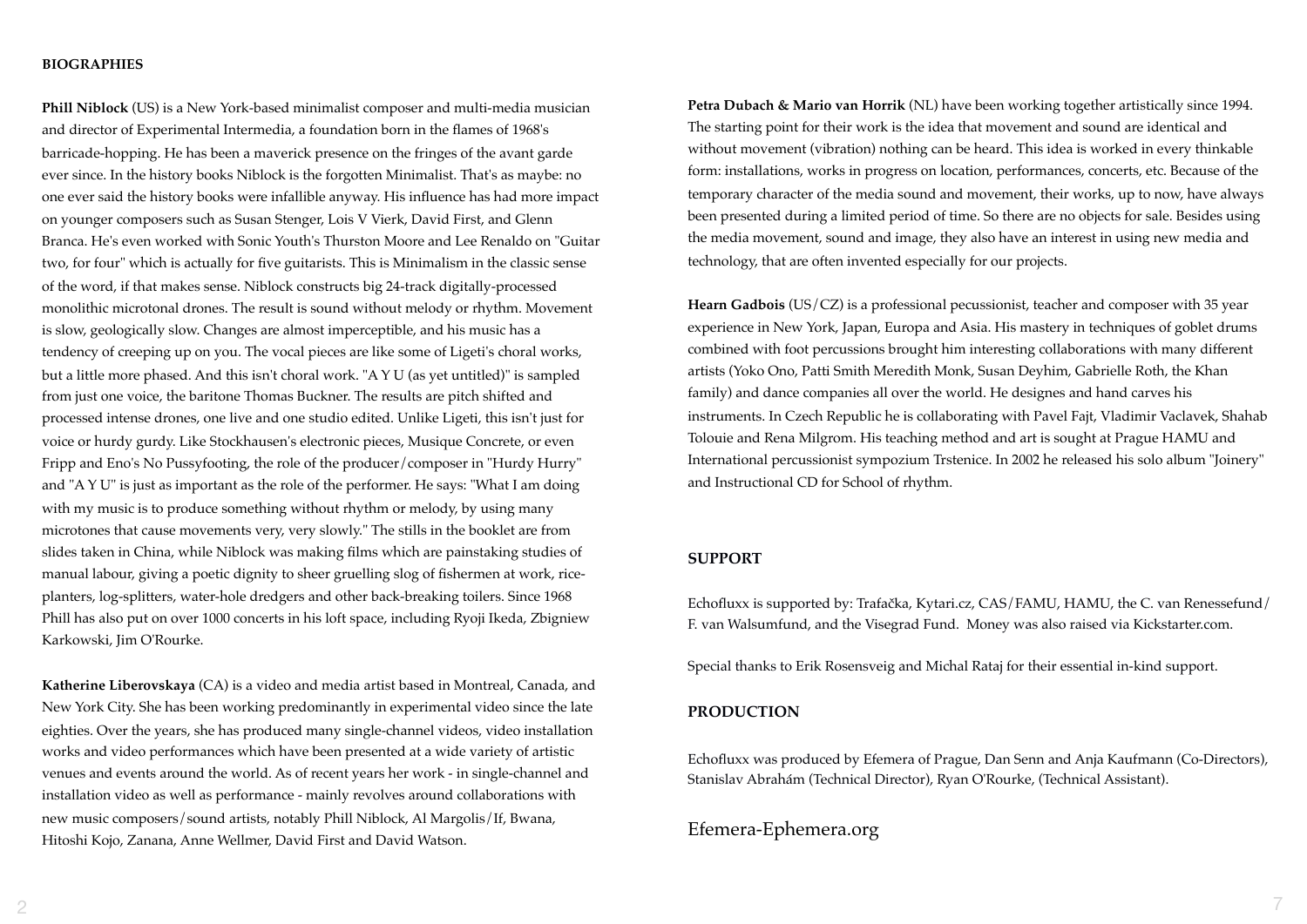**Frances Sanders** (UK) was born in Scotland and was a postgraduate scholar in Drawing and Painting at Edinburgh College of Art. **Dmitri Berzon** is a Russian born artist who studied Fine Art in London. They are both practising artists who have worked in a variety of media; Frances is a figurative painter and printmaker and Dmitri makes works in timebased media, video and photography. Since establishing their studios in the Czech Republic they have worked together on a number of projects including small format film making, installations and, more recently, live drawing performances using the Tagtool. They have held exhibitions in London separately and together of painting and drawing as well as participating in festivals with their live drawing performances; they have also made sculpture and installations in England and the Czech Republic.

**George Cremaschi** (US) was born in New York City, and studied music and composition there. He has played with, and composed for, dancers, rock bands, installation artists, improvisers, poets, film, folk musicians, theater groups, orchestras, and pop divas. He has worked with a long list of fantastic artists: Greg Goodman, Matthew Ostrowski, Nicolas Collins, Evan Parker, Matt Ingalls, Trinh T. Minh-Ha, Tim Perkis, Liz Allbee, Mats Gustafsson, Kai Fagaschinski, Lê Quan Ninh, Gino Robair, Rova Saxophone Quartet, Frédéric Blondy, Christof Kurzmann, Saadet Türköz, dieb13, Andrea Parkins, Paul Lovens, Marshall Allen, Butch Morris, sfSound, Moe Staiano and many others. As an interpreter, he has performed works by Morton Feldman, James Tenney, John Cage, Iannis Xenakis, Cornelius Cardew, Roscoe Mitchell, Christian Wolff, Wadada Leo Smith, Krzysztof Penderecki, Jon Raskin, Ana-Maria Avram, Louis Andriessen and Matthew Goodheart among many others. He has appeared on over 30 recordings on the Apestaartje, Evolving Ear, Black Saint, Leo, Beak Doctor, Emanem, Rastascan, Music & Arts, Nine Winds and 482 Music labels.

**Hana Železná** (CZ) works in film, video and video with connections to theater, music and performance. She studied art at the Faculty of Fine Arts in Prague. She studied documentary filmmaking at FAMU (2002-2009) and that at various creative workshops (Ruzickova, Janek,Třeštíková, Vachek). In 2009, completed an internship in Sub-Urban Video Lounge, Rotterdam. Since graduation she has worked as a radio writer for Czech Radio. While moving to different media (film, video, animation...), she is greatly concerned with visual properties of the image carrier as compared to the formal aspect of expressing intensely personal issues. Her work contains elements of distortion of the surface carriers, including decay and loss of image while copying. She uses degraded media surfaces rather as part of a wider dramaturgical framework in which blends personal references, formal procedures and specific properties of the medium. Her work has been presented at festivals including Arts Cottbus (DE) Kurtz Film FestHamburg (DE), Kurzfilmatge Oberhausen (DE), Ilumination (FI), Short Ends London (UK), Shadow fest (NL), Next Reel (U.S. ) and Sub-Urban video Lounge, Rotterdam(NL).

**Al Margolis** (US) was one of the prime movers in the legendary cassette underground scene of the 1980s (between 1984 and 1991 his Sound Of Pig label released over 300 cassettes of music by the likes of Merzbow, Costes, Amy Denio, John Hudak and Jim O'Rourke) and is the eminence grise behind twenty years of music under the name If, Bwana. He is the man behind the Pogus label, as well as label manager for Deep Listening, XI Records, and Mutable Music. He has recorded and/or performed with Pauline Oliveros, Ione, Joan Osborne, Adam Bohman, Ellen Christi, Fred Lonberg-Holm, Jane Scarpantoni, Ulrich Krieger, David First, Dave Prescott, Hal McGee, Sarah Weaver, Hudson Valley Soundpainting Ensemble, and Amoeba (Raft) Boy, among others.

**Stanislav Abrahám** (CZ) is an audiovisual performer, crossing over from pure sound art to more conceptual works. In addition to sound production, focuses on multimedia installations, video and intervention in public space. The starting point of his work is the pursuit of fulfilling the principles intermediality, as it was conceived by Dick Higgins in the sixties. He studies the Media Studies at FAMU (Film Academy) in Prague, professionally devoted to the recording studio and audio post-production in the audiovisual field.

**Michal Rataj** (CZ) is assistant professor of electroacoustic music at the Academy of Performing Arts, Prague. He studied musicology (Charles University, Prague) and composition (Academy of Performing Arts, Prague) with prof. Ivan Kurz and prof. Milan Slavický. He also went to study in Egham (UK) and Berlin (D) and as a Fulbright Scholar he conducted research in Center For New Music And Audio Technologies at University of California, Berkeley, CA in the academic year 2007 - 2008. He works also as a radio producer for acoustic arts at Czech Radio. He is a member of the EBU Ars Acustica Group, his music has been broadcast worldwide and performed throughout Europe and in the USA.

**Ivan Boreš** (CZ) was self-taught until the age of 25. He then studied for four-years at the Conservatoire in České Budějovice specializing in guitar under the tutelage of Emanuel Kúmell and then in music composition with Radek Rejšek and Jiří Churáček. He also studied for four years in the class of prof. Štěpán Rak at Academy of Performing Arts, Prague. Most of his concerts consist of his own music for quitter. His piece Nocturno op.2 won the Composer competition of PRO GUITARRA in 2007. He is an active guitarist performing chamber as well as solo synchronical compositions often using a quarter-tone and fretless guitars. Currently he is publishing a complete guitar recital which is called the "Obraz prvý."